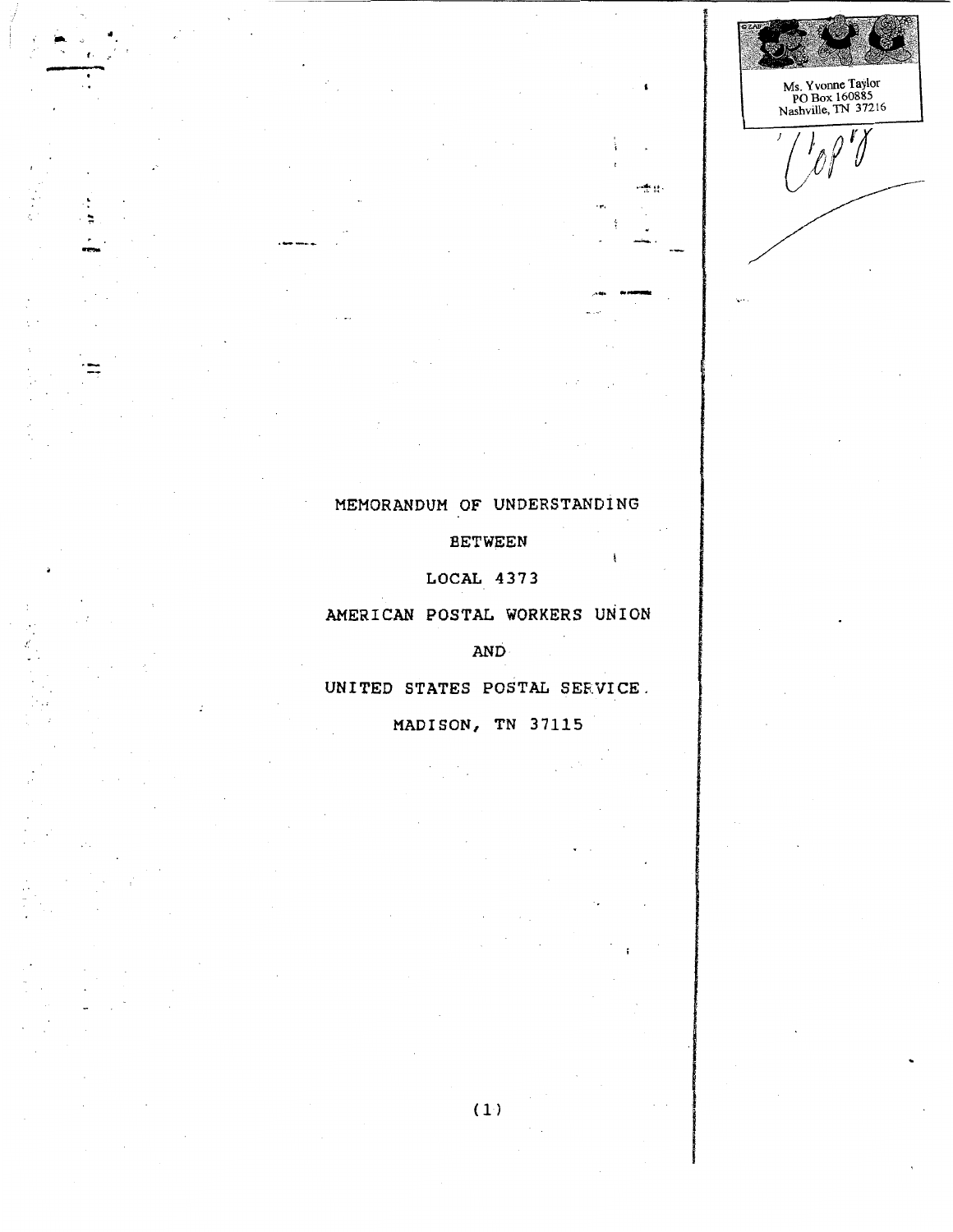$LOCAL$  4373

·'1~1'!

#### MADISON, TN 37115

ARTICLE 30

Section 1. Additional or longer wash-up periods.

As per past practice.

Section 2. The establishment of a regular work week of five consecutive days with either fixed or rotating days off.

As for pr act lcable the £ 1 ve days shal 1 be 1consecut 1 *ve* days within service week. Article 8, Sec. 2.

Section 3. Guidelines for the curtailment or termination of postal operations to conform to orders of local authorities or as local conditions warrant because of eme gency conditions.

Responsible postal officials will make the safety of the employees their prime concern taking appropriate action *to*  and determine the utilization of the scheduled wo severity of the specific needs of the service with emphasis on the preservation of the health and welfare of the employees at this post office. rotect employees k force by the

Section 4. Formulation of local leave program.

Impasse

..

.  $\frac{1}{2}$   $\frac{1}{2}$ 

......

'J·.~:.:'·'  $\mathbf{F}$  . ,,. '<br>.

Section 5. The duration of the choice vacation period(s).

Will be first full week in February and end last full week of November.

Section 6. The determination of the beginning day of  $~$  an employee's vacation.

Vacation will start on Monday.

Section 7. Whether employees at their option may request two selections during the choice vacation period, in units of either 5 or 10 da\_ys.

Will not split except as noted above.

 $\cdots$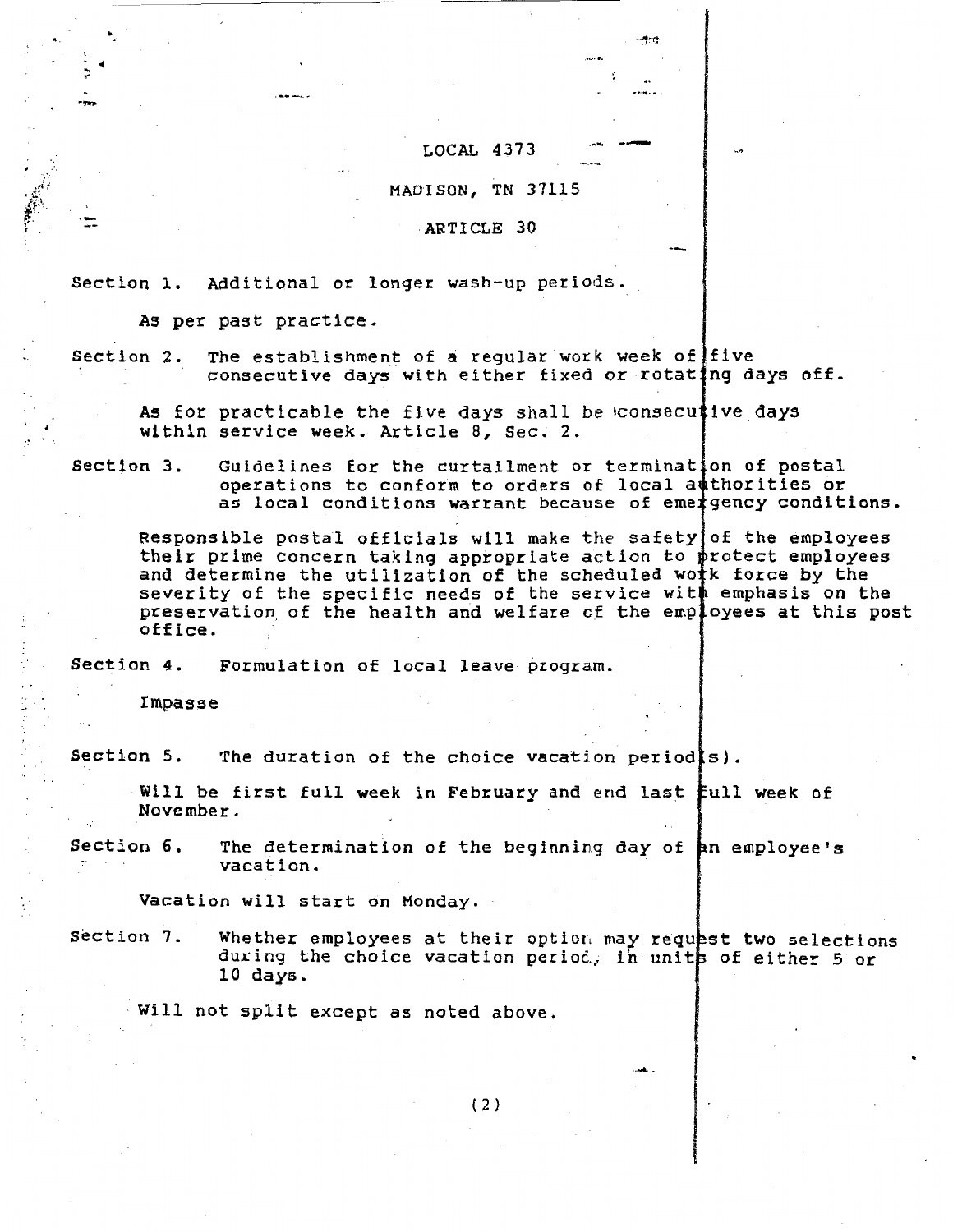Section 8. Whether jury duty and attendance at Nation#l or State Convention shall be charged to the choice vacation period.

Such requests will not be charged against number bf people off during choice period. 1

If period already selected the person called for jury duty will be <sup>g</sup>iven another selection during choice period.

Section 9. Determination of the maximum number of employees who shall receive leave each week during the choice wacation period.

Impasse .

 $\blacksquare$ /

·' ~1:

•

~r.

,·

:.· *.* .

 $x \in \mathbb{R}$ 

..

 $\Delta$  ,  $\Delta$ 

Section 10. The issuance of official notices to each employee of the vacation schedule approved for such employee.

Vacation schedule will be posted on official clerks board. Duplicate copies of Form 3971 will be utilized with approval signature.

Section 11. Determination of the date and means of not fying employees of the beginning of the new leave year.

Notice of leave year will be posted on clerk's boprd. Information will include specific dates, that is, begin and end.

Section 12. The procedures for submission of applications for annual leave during other than the choice vacation period.

Requests for unscheduled annual leave will be submitted on PS Form 3971 no later than Tuesday prior to the service week in which the annual leave is desired. Approval or denial will be given Wednesday, prior to the service week in which the annual leave is requested.

.... ..

Section 13. The method of selecting employees to work on a holiday.

Selection in order:

- 1. PTF even over-time
- 2. Volunteer5 by 5enlorlty.
- 3. Non-volunteers by inverse seniority.

Section 14. Whether "Overtime Desired" llsts in 8 shall be by section and/or tour.

Present practice as to poztlng. Any time offered is refused or declined will be charged.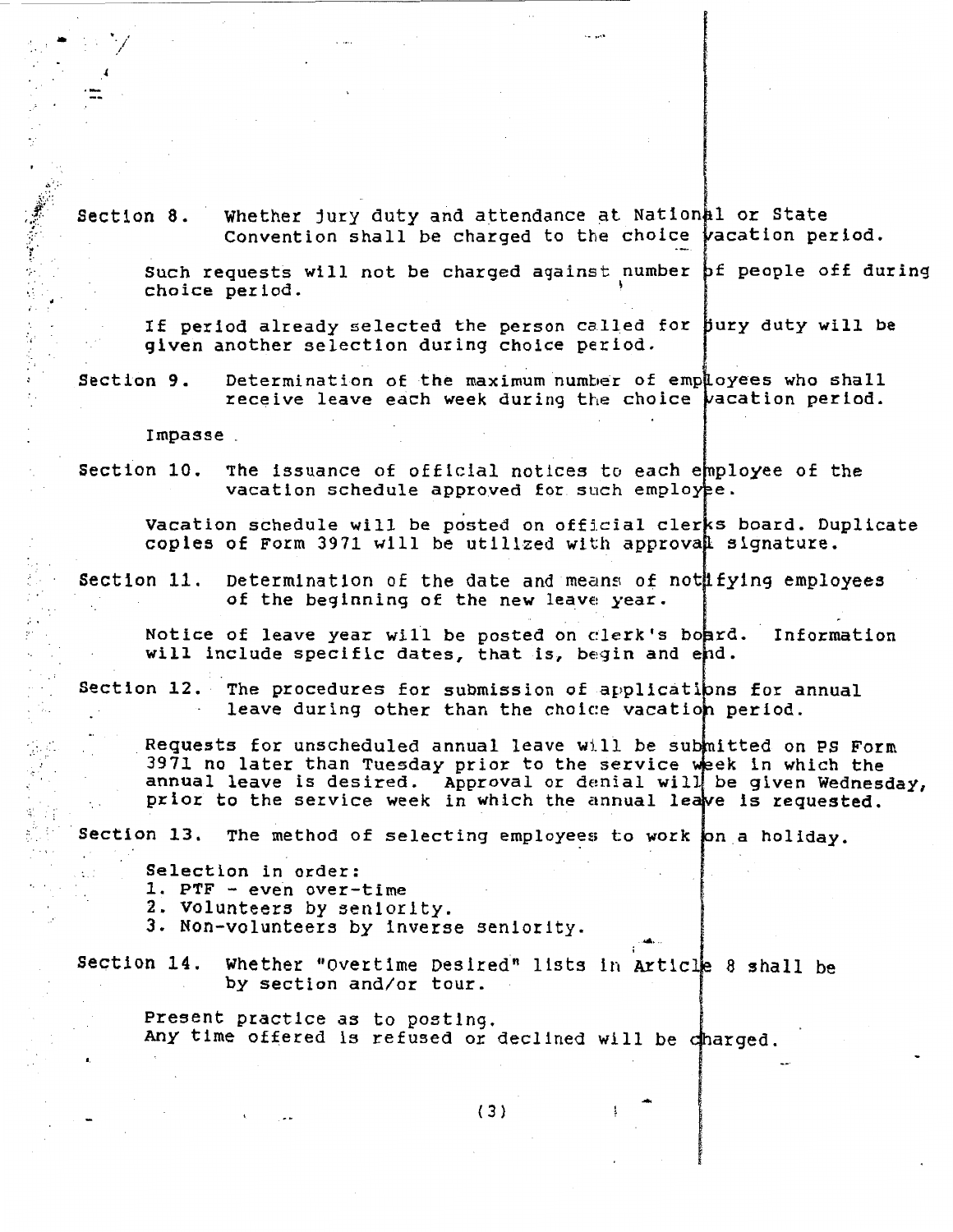$r_{\rm eff}^{\rm max}$  section 15. The number of light duty assignments within each craft or occupational group to be reserved for temp4rary or permanent light duty assignment.

> Consistent with good management and practice but  $\phi$  to the detriment of any full time clerk.

Section 16. The method to be used in reserving light duty assignments so that no regularly assigned member of the regular work force will be adversely affected.

As above.

 $\sim$   $\sim$   $\gamma$   $\sim$ l

.. .<br>. . . . .

*1.* 

·,,

 $\frac{1}{2}$  $\mathbf{r}$  $\varphi_{\vec{p}}$  . i<br>Se

> Section 17. The identification of assignments that are to be considered light duty within each craft represented in the office.

The U.S. Postal Service must assign employee to light duty in keeping with employees' medical defined work limitation tolerances. Every effort will be made to assign the employee to work within his craft and regular schedule.

Section 18. The identification of assignments comprising a section, when it is proposed to reassign within an installation employeed excess to the needs of a section.

Any clerk excessed from a section, that is, window clerk, box section, etc. will have retreat rights and junior clerk excessed first. Seniority will prevail. The mutual swap or exchange of job assignment will not be allowed without the approval of management and local president.

Section 19. The assignment of employee parking spaces.

Space available in excess of needs of postal service may be utilized.

Section 20. The determination as to whether annual leave to attend Union activities requested prior to determination of the choice vacation schedule is to be part of the total choice vacation plan.

Time used for union activities will not be charged to choice vacation period.

Section 21. Those other item which are subject to local negotiations as provided in the craft provisions of this Agreement.

Past practice.

·t

注文

gi.<br>Se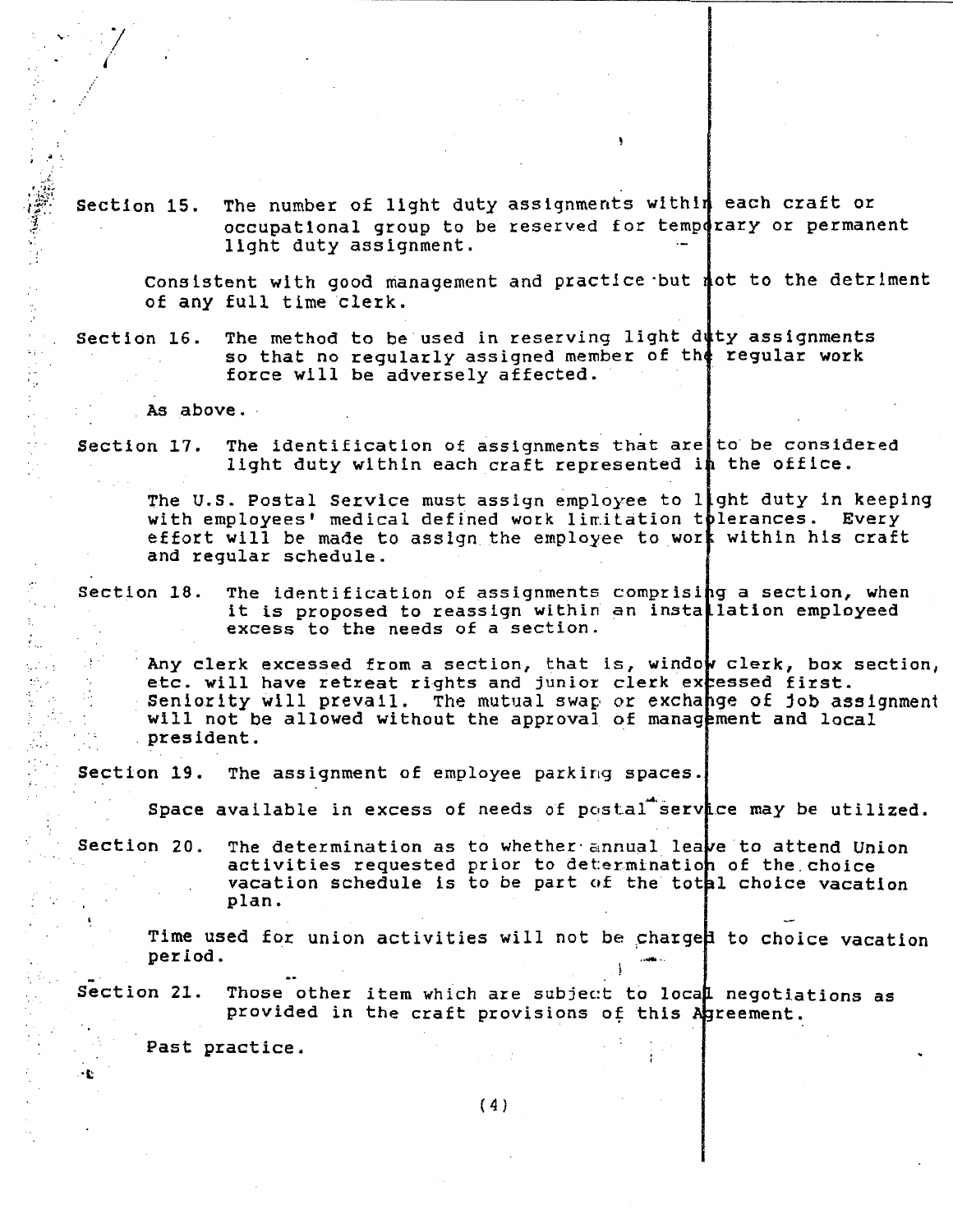Section 22. Local implemntation of this Agreement relating to seniority, reassignments and posting.

Change in reporting time.<br>The incumbent shall have the option of accepting the new time. If the incumbent accepts the new reporting time the assignment will not be<br>posted. Lenght of posting will be for ten days. Bidder (successful)<br>must assume job within 21 days. Seniority listings. Posted and upgraded semi-annually.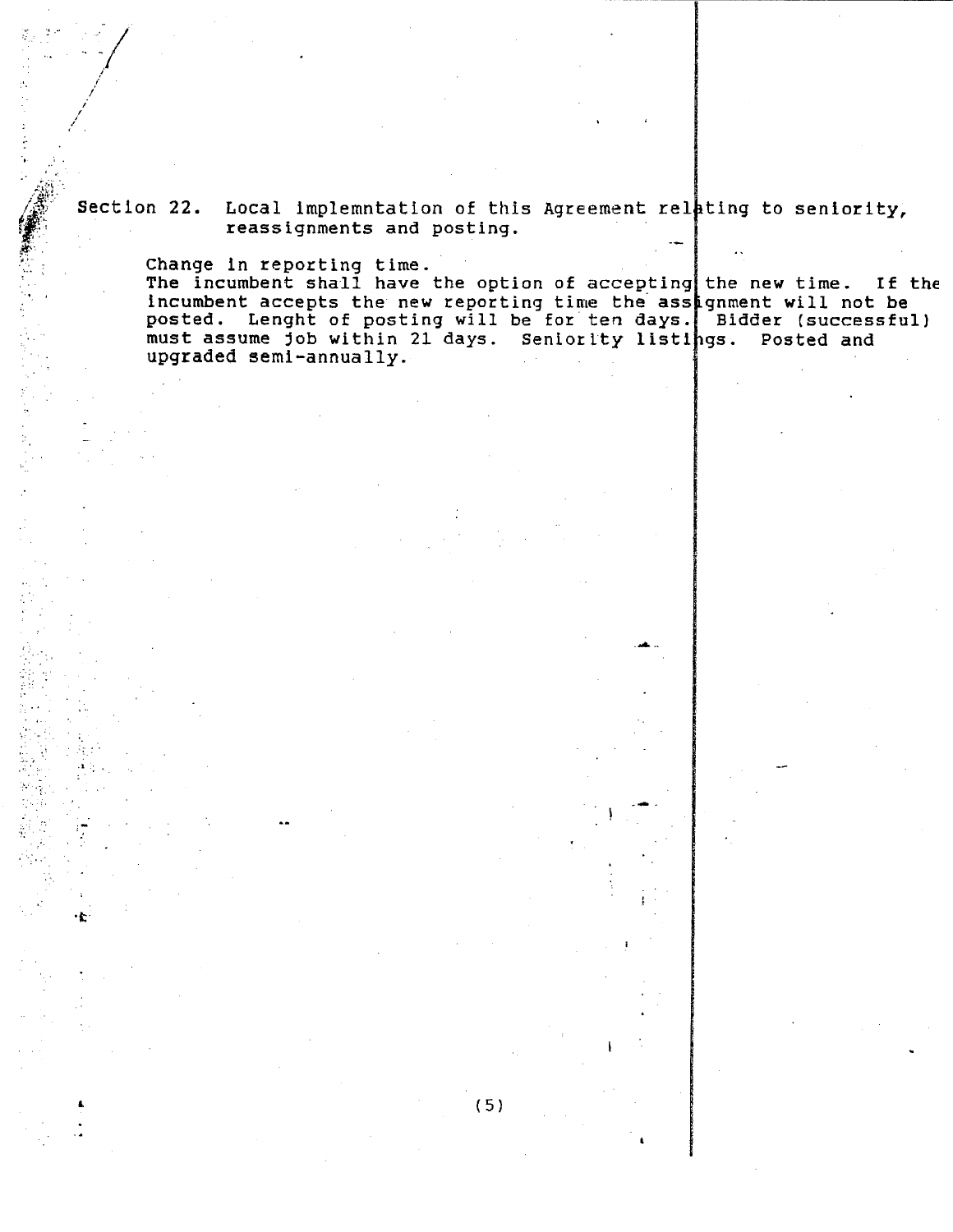#### MEMORANDUM OF UNDERSTANDING

1991

THIS MEMORANDUM OF UNDERSTANDING IS ENTERED INTO ON OCTOBER 30, 1991 AT MADISON, TN BETWEEN THE REPRESENTATIVES OF THE UNITED STATES POSTAL SERVICE AND THE DESIGNATED AGENT OF THE AMERICAN POSTAL WORKERS UNION, PURSUANT TO THE LOCAL IMPLEMENTATION PROVISION OF THE 1991 AGREEMENT.

UNITED STATES POSTAL SERVICE MADISON, TN 37115

AMERICAN POSTAL WORKERS UNION

SMITH Е POSTMASTER WNITED STATES POSTAL SERVICE MADISON, TN 37115

arnt

JESSLE S. VARNELL, JR. PRESIDENT LOCAL 4373, APWU MADISON, TN 37115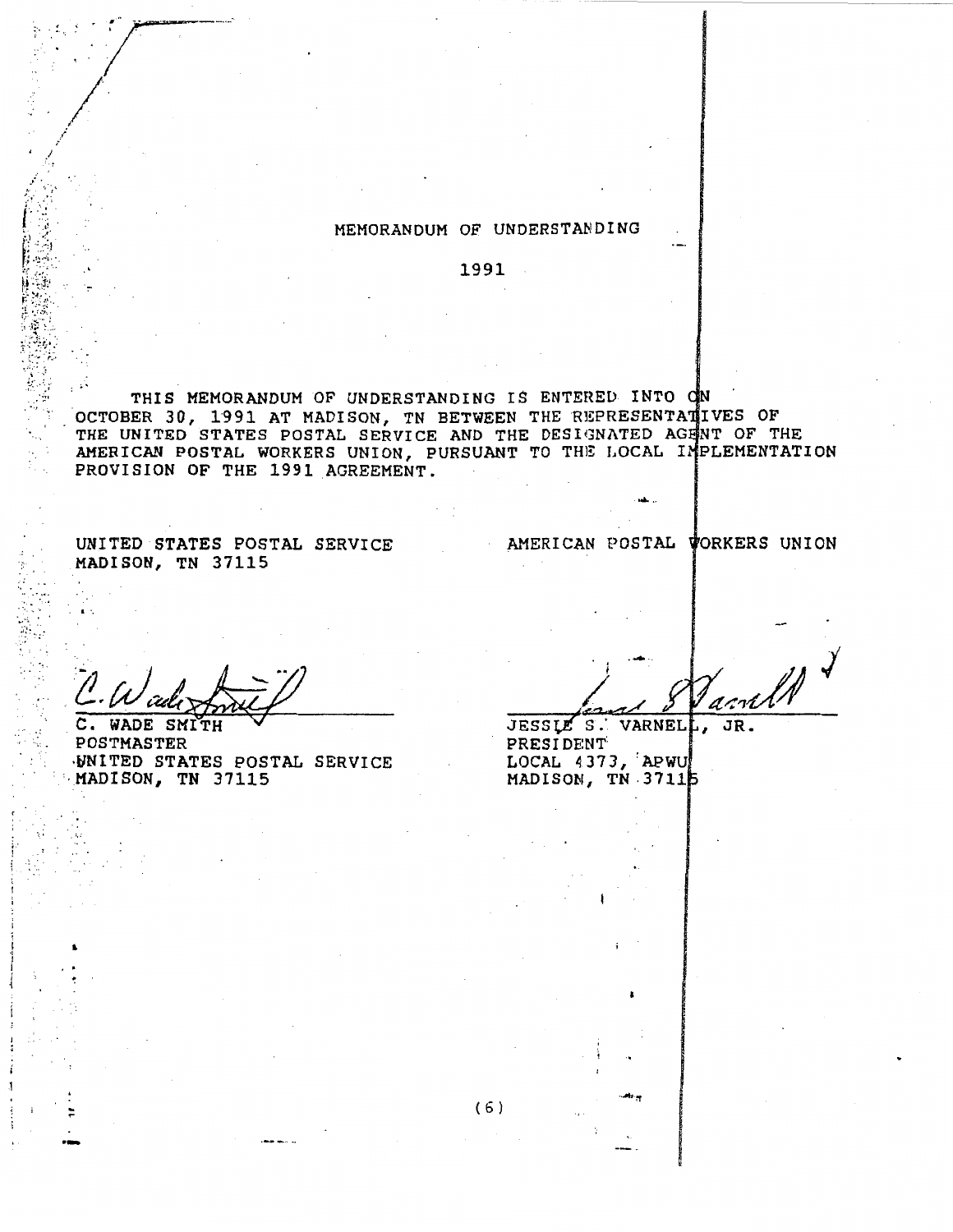# REGIONAL APPEAL FORM -1990 IMPASSE

| USE SEPARATE SHEET FOR<br>EACH IMPASSE ITEM                                                                            |                                                                                                                                                                                                                                                                                                                |                                        | CERTIFIED NO.<br><b>DATE</b>                                                                                            |                      |                                                         |  |
|------------------------------------------------------------------------------------------------------------------------|----------------------------------------------------------------------------------------------------------------------------------------------------------------------------------------------------------------------------------------------------------------------------------------------------------------|----------------------------------------|-------------------------------------------------------------------------------------------------------------------------|----------------------|---------------------------------------------------------|--|
| Locals See Note Below                                                                                                  | *North Carolina/South Carolina                                                                                                                                                                                                                                                                                 |                                        |                                                                                                                         |                      |                                                         |  |
|                                                                                                                        |                                                                                                                                                                                                                                                                                                                | REGIONAL APPEAL FORM-1990 LMOU IMPASSE |                                                                                                                         |                      |                                                         |  |
| <b>Regional Director</b><br><b>Human Resources</b><br><b>Southern Region</b><br>1407 Union Avenue<br>Memphis, TN 38166 |                                                                                                                                                                                                                                                                                                                |                                        | Union Local: MADISON, TN 37115                                                                                          |                      |                                                         |  |
| 1.                                                                                                                     | IN DISPUTE: ARTICLE 30, B. LEOU ARTICLE NO. 9                                                                                                                                                                                                                                                                  |                                        |                                                                                                                         |                      |                                                         |  |
| 2.                                                                                                                     | TITLE: Determination of the maximum number of employees who shall<br>receive leave each week during the choice vacation period.                                                                                                                                                                                |                                        |                                                                                                                         |                      |                                                         |  |
| 3.                                                                                                                     | LANGUAGE IN 1987 LMOU (Exact language, if any, from old Memo)<br>No less than two. All employees in clerk craft will be<br>afforded a vacation period.                                                                                                                                                         |                                        |                                                                                                                         |                      |                                                         |  |
| 4.                                                                                                                     | *UNION PROPOSAL(S) (Exact language and date proposed to management)                                                                                                                                                                                                                                            | No change in language in 1987 LMOU.    |                                                                                                                         |                      |                                                         |  |
| 5.                                                                                                                     | *MANAGEMENT COUNTERPROPOSAL(S) (Exact language and date proposed to Union)<br>15% of the total number of permanent employees with a                                                                                                                                                                            | afforded a vacation period.            |                                                                                                                         |                      | roundup provision. All employees in clerk craft will be |  |
| 6.                                                                                                                     | UNION FINAL PROPOSAL:                                                                                                                                                                                                                                                                                          | No change in language in 1987 LMOU.    |                                                                                                                         |                      |                                                         |  |
| 7.                                                                                                                     | <b>MANAGEMENT FINAL PROPOSAL:</b><br>$Same$ as $#5.$                                                                                                                                                                                                                                                           |                                        |                                                                                                                         |                      |                                                         |  |
| Union Rep. Initials __                                                                                                 | Union Rep. Stewart Varnell                                                                                                                                                                                                                                                                                     |                                        |                                                                                                                         | Mgmt Rep. C:W: Shith | Mgmt Res. Initials                                      |  |
|                                                                                                                        | *Note: If there have been more than one proposal and counterproposal, list<br>those proposals and counterproposals and the specific dates of each, and<br>attach (in date order) to this sheet. Be sure you identify the Union's and<br>management's Final Proposals. MUST BE POSTMARKED BY NOVEMBER 14, 1991. |                                        |                                                                                                                         |                      |                                                         |  |
| cc: Local Postmaster                                                                                                   | APWU Coordinator                                                                                                                                                                                                                                                                                               |                                        | (** This form is subject to revision).<br>REGIONAL DIRECTOR, HUMAN RESOURCES<br>P.O. BOX 86-1<br>PHILADELPHIA, PA 19106 |                      | *YOUR IMPASSE ITEMS ARE TO BE APPEALED TO:              |  |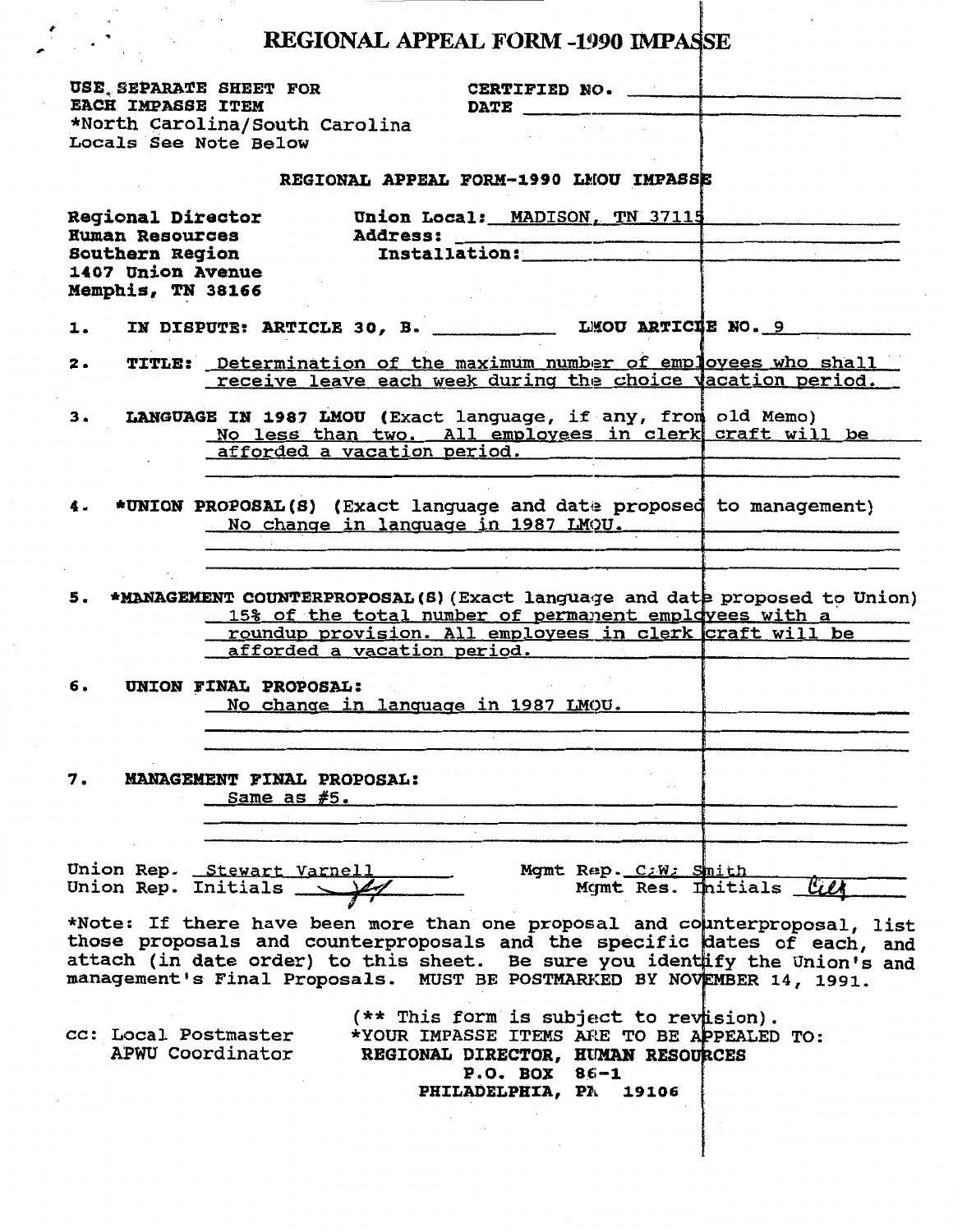Union counter proposal-Item *#9* 

' ·"'

|                    |  |  |  |  |  |  | 1. 17% of the clerks may be off during the vacation period with a |                                                                     |
|--------------------|--|--|--|--|--|--|-------------------------------------------------------------------|---------------------------------------------------------------------|
| roundup provision. |  |  |  |  |  |  |                                                                   |                                                                     |
|                    |  |  |  |  |  |  |                                                                   | 2. All employees in clerk craft will be afforded a vacation period. |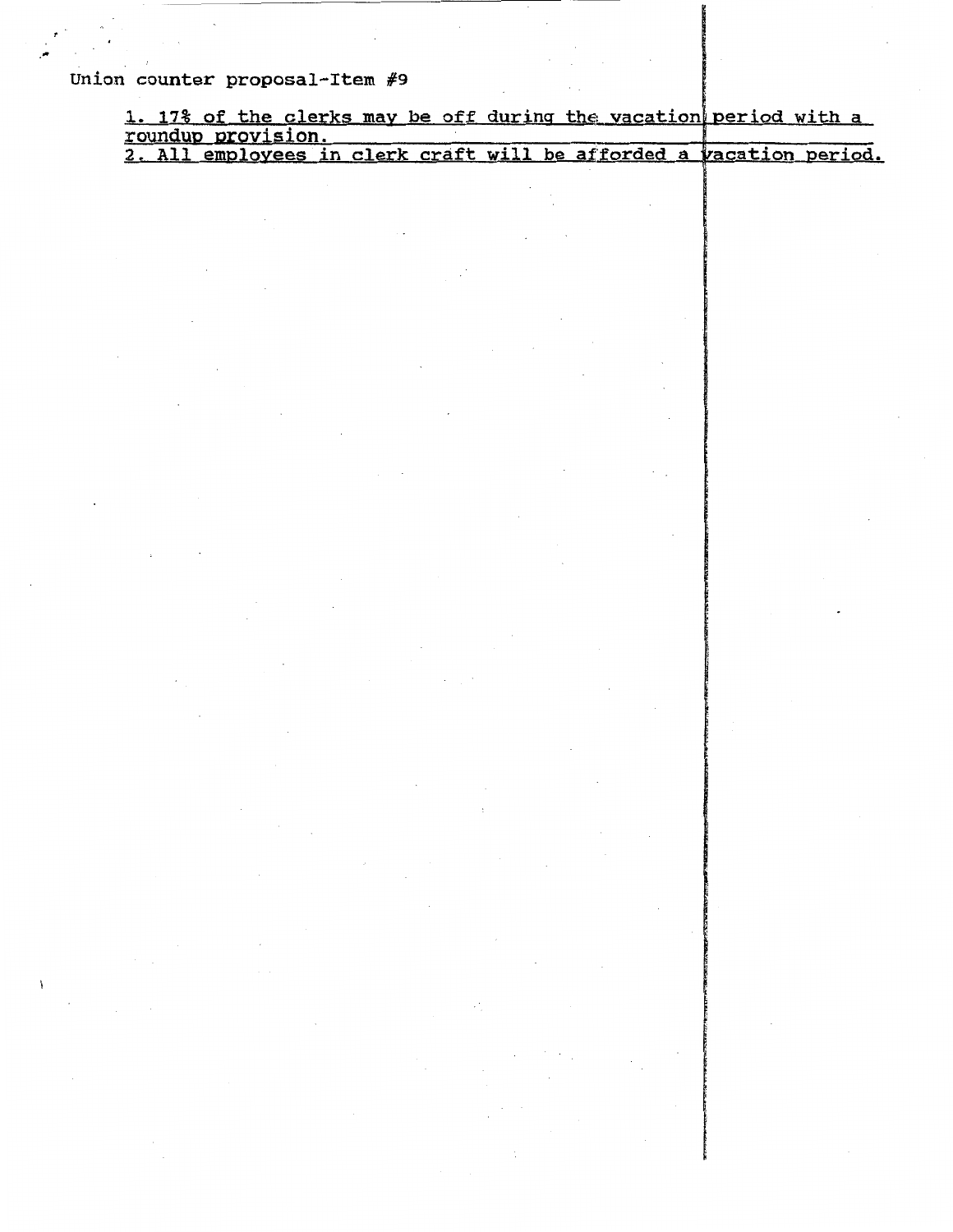### Union counter proposal- Item 9

 $\bullet$ 

| 1. 17% of the clerks may be off during the vacation period if staffing  |  |
|-------------------------------------------------------------------------|--|
| levels remain the same (12 employees) or decrease. If staffing levels   |  |
| increase above 12 then 15% of the clerks may be off during the vacation |  |
| period.                                                                 |  |
| 2. A roundup provision still applies.                                   |  |
| 3. All employees in the clerk craft will be afforded a vacation         |  |
| period.                                                                 |  |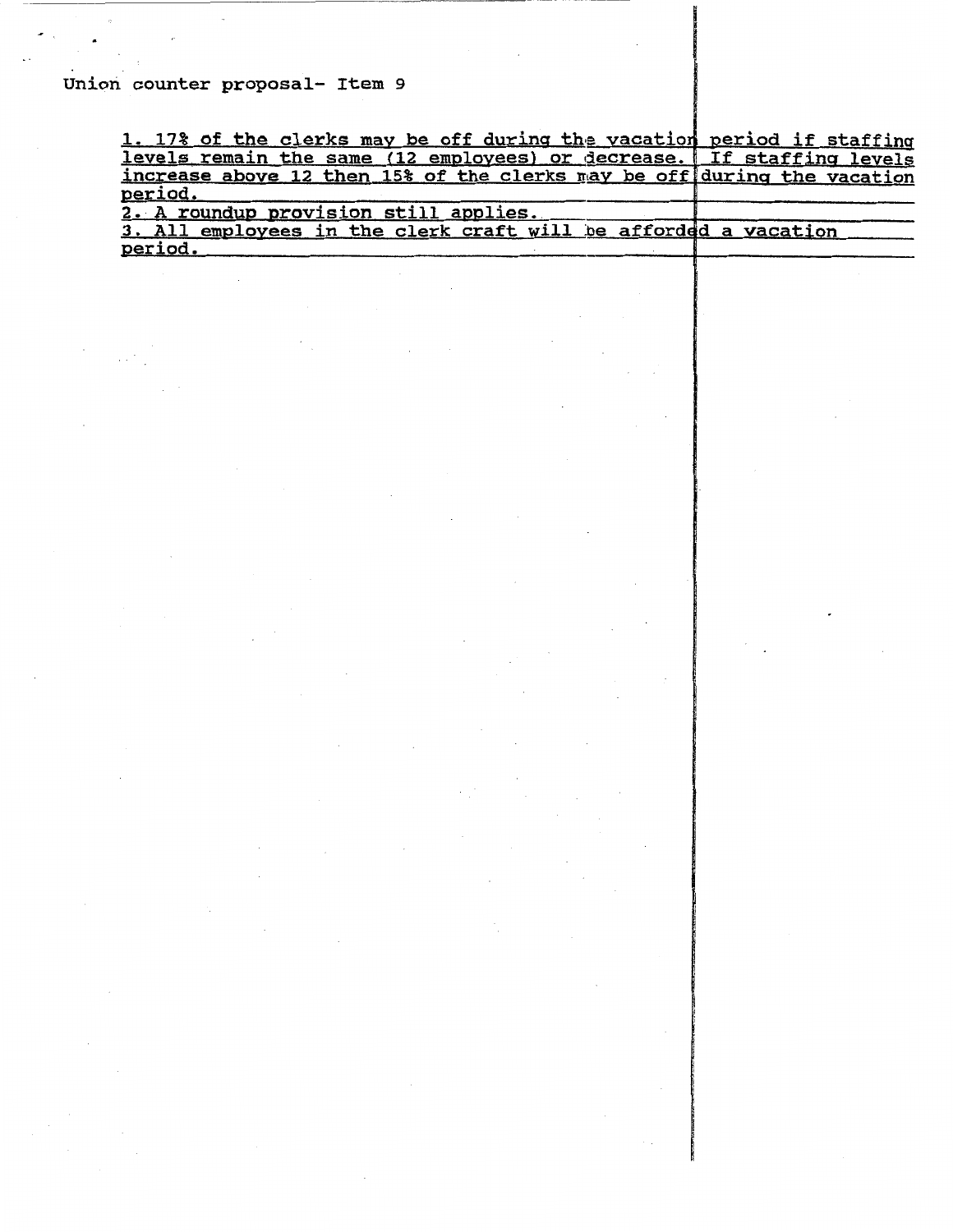Union counter proposal-Item 9

·'

<u>A minmum of two clerks may be off during the vacation period if the</u> staff levels remains above 9. If it drops below 9 the minmum will be decreased to one clerk at a time.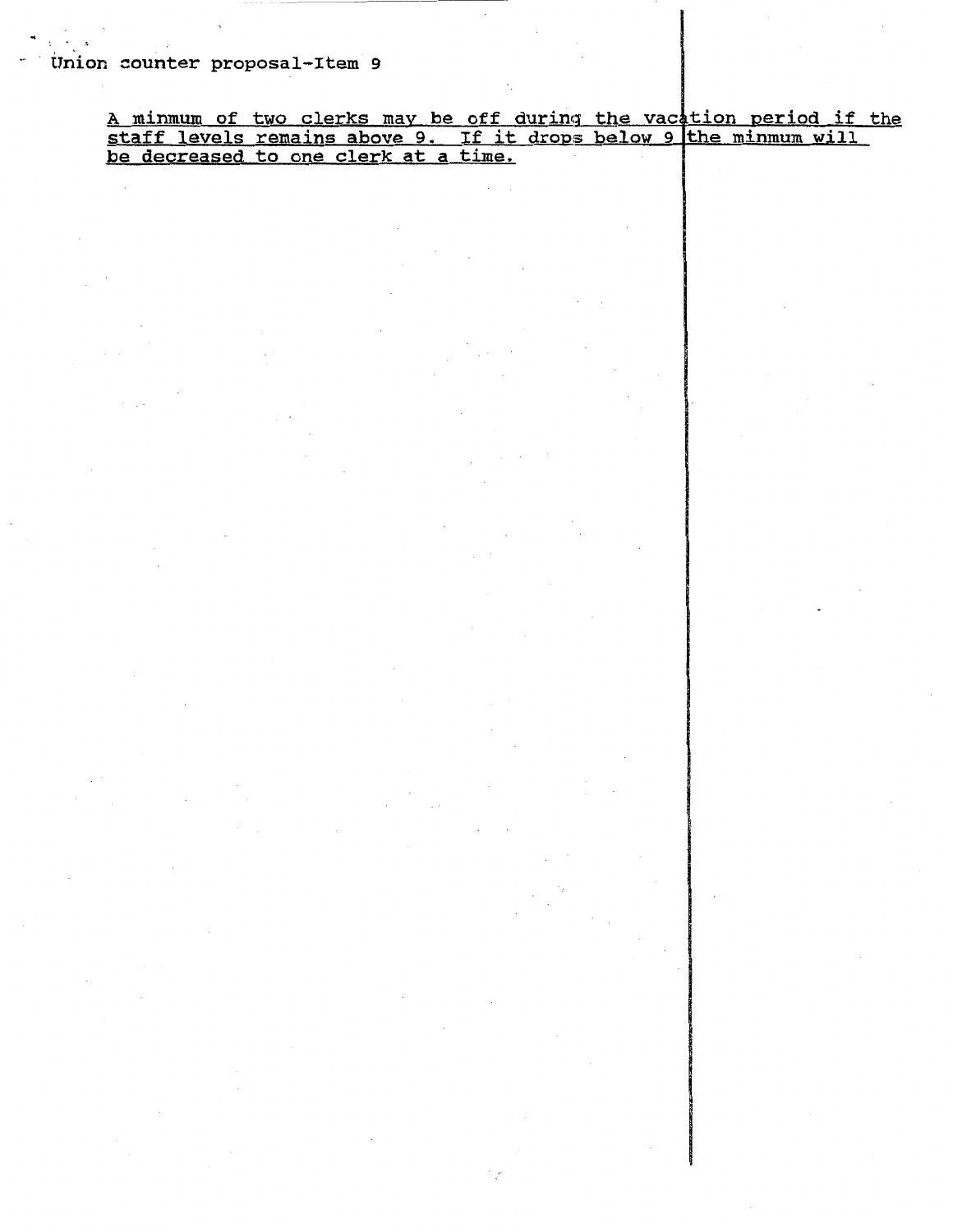|    |                                                                                                     |                                | REGIONAL APPEAL FORM -1990 IMPASSE                                                                                                                                                                                                                                           |                      |                                                                                                                                                                                                                                                                                                                                                                          |
|----|-----------------------------------------------------------------------------------------------------|--------------------------------|------------------------------------------------------------------------------------------------------------------------------------------------------------------------------------------------------------------------------------------------------------------------------|----------------------|--------------------------------------------------------------------------------------------------------------------------------------------------------------------------------------------------------------------------------------------------------------------------------------------------------------------------------------------------------------------------|
|    | EACH IMPASSE ITEM                                                                                   |                                | USE SEPARATE SHEET FOR THE CERTIFIED NO.<br><b>DATE</b>                                                                                                                                                                                                                      |                      |                                                                                                                                                                                                                                                                                                                                                                          |
|    | Locals See Note Below                                                                               | *North Carolina/South Carolina |                                                                                                                                                                                                                                                                              |                      |                                                                                                                                                                                                                                                                                                                                                                          |
|    |                                                                                                     |                                | REGIONAL APPEAL FORM-1990 LMOU IMPASSE<br>Regional Director Union Local: MADISON, TN 37115<br>Human Resources Address:<br>Southern Region Installation: 1407 Union Avenue                                                                                                    |                      |                                                                                                                                                                                                                                                                                                                                                                          |
|    | Memphis, TN 38166                                                                                   |                                |                                                                                                                                                                                                                                                                              |                      |                                                                                                                                                                                                                                                                                                                                                                          |
| 1. |                                                                                                     |                                |                                                                                                                                                                                                                                                                              |                      |                                                                                                                                                                                                                                                                                                                                                                          |
| 2. |                                                                                                     |                                | TITLE: Formulation of local leave program                                                                                                                                                                                                                                    |                      |                                                                                                                                                                                                                                                                                                                                                                          |
| з. |                                                                                                     |                                | LANGUAGE IN 1987 LMOU (Exact language, if any, from old Memo)                                                                                                                                                                                                                |                      |                                                                                                                                                                                                                                                                                                                                                                          |
|    |                                                                                                     |                                | 1. Employee may cancel all or part of vacation leave<br>A minmum of two clerks may be off during vacation periods.<br>representative will be distributed by January 2 and must be                                                                                            |                      | 2. Form 3971 can be submitted for additional leave on empty choice<br>vacation slots after close of first choice and honored by senority.<br>3. PS form 1547 or other format agreed upon by postmaster and union<br>completed and returned by January 30. Leave lists for choice vacation                                                                                |
|    |                                                                                                     |                                | periods will be posted by February 15.                                                                                                                                                                                                                                       |                      |                                                                                                                                                                                                                                                                                                                                                                          |
|    |                                                                                                     |                                | *UNION PROPOSAL(S) (Exact language and date proposed to management)                                                                                                                                                                                                          |                      |                                                                                                                                                                                                                                                                                                                                                                          |
| 5. |                                                                                                     |                                | Union proposed no changes in language. 10/25/91<br>1. Employee may cancel all or part of vacation leave<br>15% of the clerks may be off during the vacation period.<br>and returned by January 30. Leave lists for choice vacation<br>periods will be posted by February 15. |                      | *MANAGEMENT COUNTERPROPOSAL(S) (Exact language and date proposed to Union)<br>2. Form 3971 can be submitted for additional leave on empty choice.<br>vacation slots after close of first choice and honored by senority.<br>3. PS form 1547 or other format agreed upon by postmaster and union<br>representative will be distributed by January 2 and must be completed |
| б. | UNION FINAL PROPOSAL:                                                                               |                                | Leave language of Item 6 as is in the Memo of Understanding                                                                                                                                                                                                                  |                      |                                                                                                                                                                                                                                                                                                                                                                          |
| 7. | Same as $#5$                                                                                        | MANAGEMENT FINAL PROPOSAL:     |                                                                                                                                                                                                                                                                              |                      |                                                                                                                                                                                                                                                                                                                                                                          |
|    | Union Rep. Stewart Varnell<br>Union Rep. Initials $-77$<br>cc: Local Postmaster<br>APWU Coordinator |                                | management's Final Proposals. MUST BE POSTMARKED BY NOVEMBER 14, 1991.<br>(** This form is subject to revision).<br>*YOUR IMPASSE ITEMS ARE TO BE APPEALED TO:<br>REGIONAL DIRECTOR, HUMAN RESOURCES<br>$P. O. BOX 86-1$<br>PHILADELPHIA, PA. 19106                          | Mgmt Rep. C:W: Smith | Momt Res. Initials (OU<br>*Note: If there have been more than one proposal and counterproposal, list<br>those proposals and counterproposals and the specific dates of each, and<br>attach (in date order) to this sheet. Be sure you identify the Union's and                                                                                                           |
|    |                                                                                                     |                                |                                                                                                                                                                                                                                                                              |                      |                                                                                                                                                                                                                                                                                                                                                                          |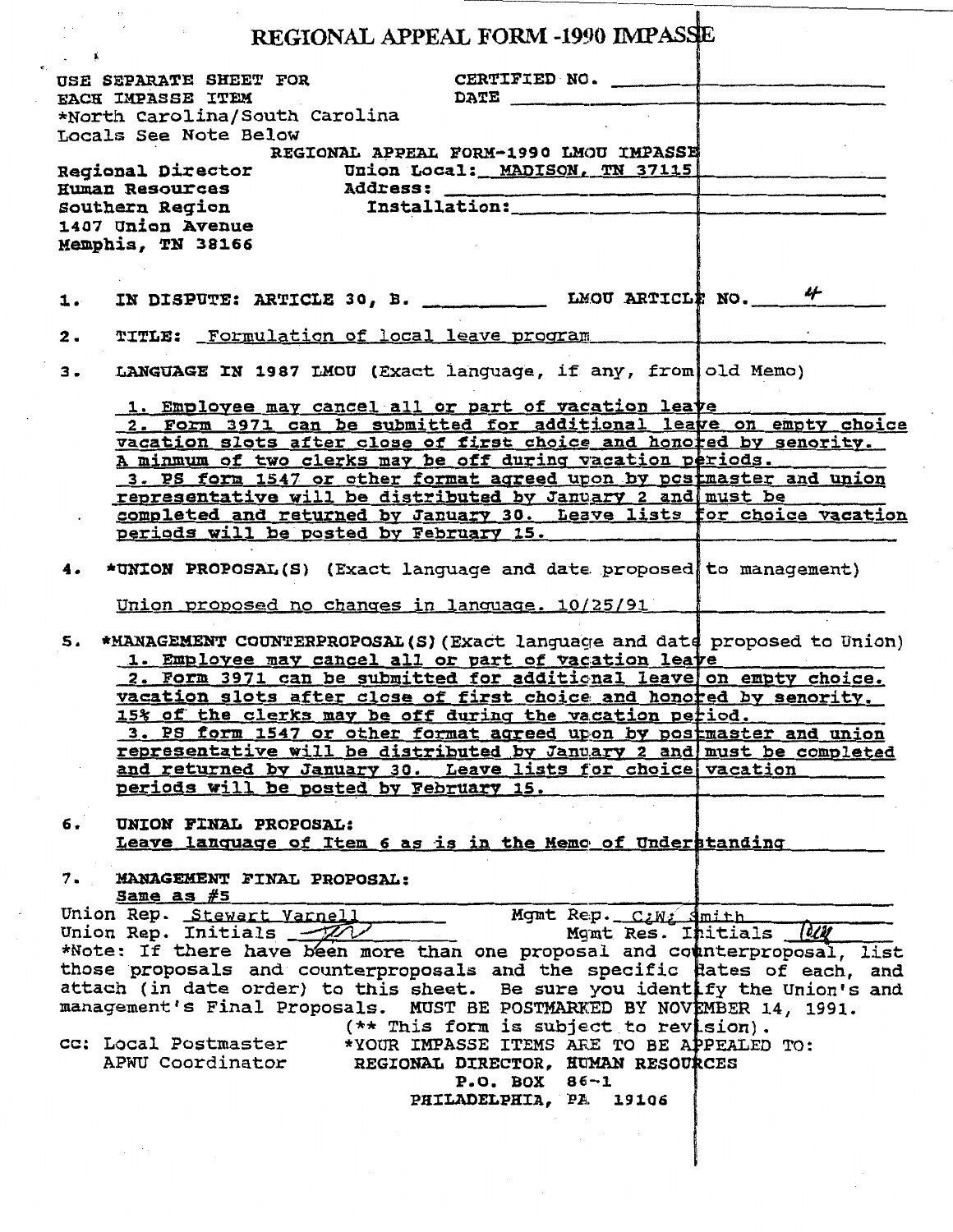Union counter proposal-Item  $#4$ 

~~~~~~~~~ .•. ~~~~~~~~~~~~~~~~

f

1. Employee may cancel all or part of vacation leave

| 2. Form 3971 can be submitted for additional leave on empty choice    |  |
|-----------------------------------------------------------------------|--|
| vacation slots after close of first choice and honored by senority.   |  |
| 17% of the clerks may be off during the vacation period.              |  |
| 3. PS form 1547 or other format agreed upon by postmaster and union   |  |
| representative will be distributed by January 2 and must be completed |  |
| and returned by January 30. Leave lists for choice vacation periods   |  |
| will be posted by February 15.                                        |  |
| The roundup provision still applies.                                  |  |

~ "